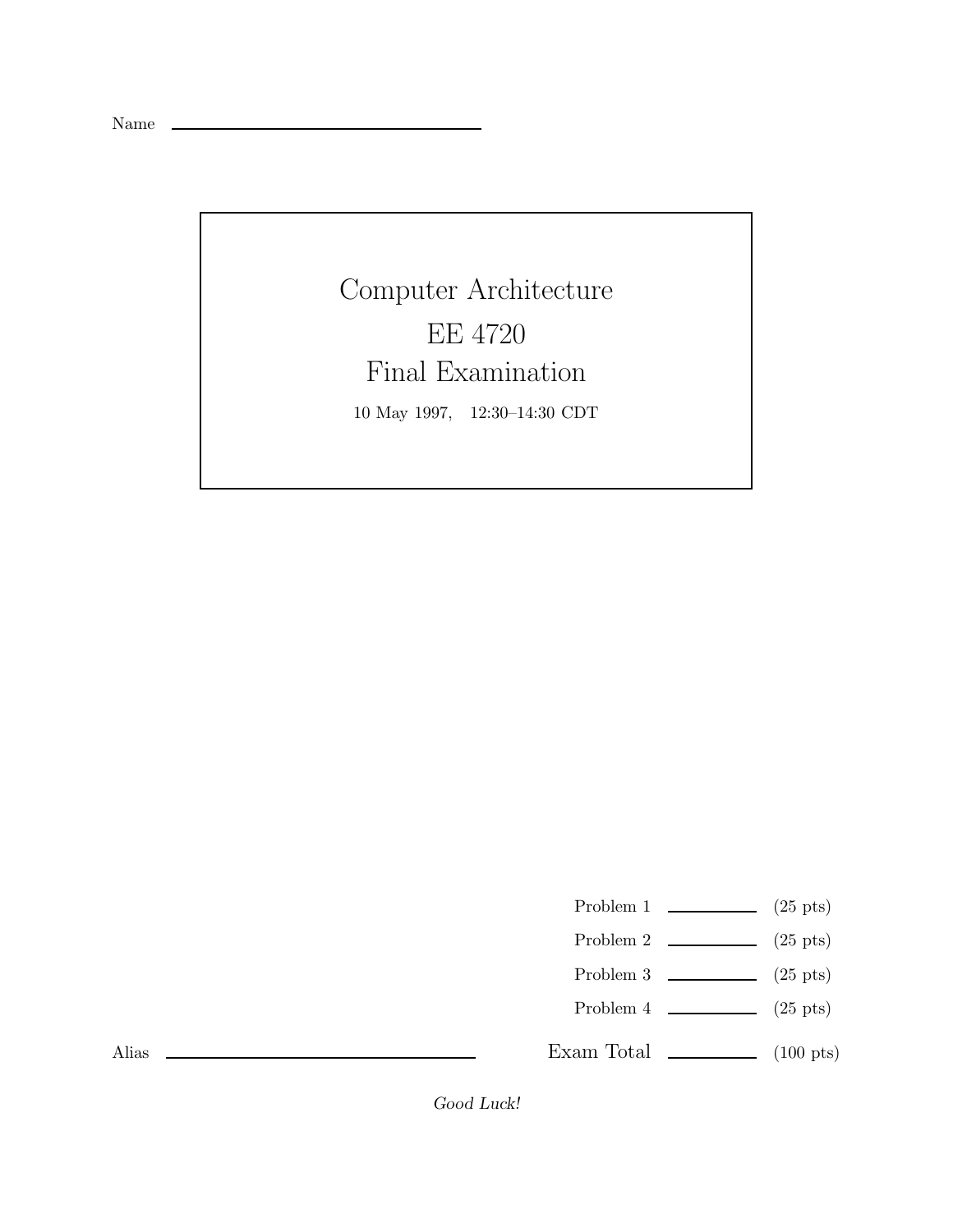Problem 1: DLX's immediate instructions use 16-bit immediates. Because in many cases larger immediates are needed, new *larger-immediate* instructions are to be added to DLX. Largerimmediate instructions specify an integer arithmetic operation and an immediate, but no registers. The operation is performed using the immediate as one source and the most-recent destination register as both the other source and the destination. For example, consider larger-immediate instruction addli in the code fragment below:

```
lw r6, 0(r7)
sub r1, r2, r3
sw 0(r4), r5
addli #0x1ffff ! Operation: r1 = r1 + 0x1ffff
```
The addli instruction uses r1 because it was the most-recent destination register used. (The sw does not modify r4 or r5, so they aren't used. The lw does modify r6, but it is executed before the sub.) The larger-immediate instructions use the J-type format: a 6-bit opcode followed by a 26-bit immediate.

(a) Let register r10 hold the memory address of an integer. The sum of that integer and 0x981234 is to be written to r11. Write two code fragments to perform this operation, one with and one without a larger-immediate instruction. (5 pts)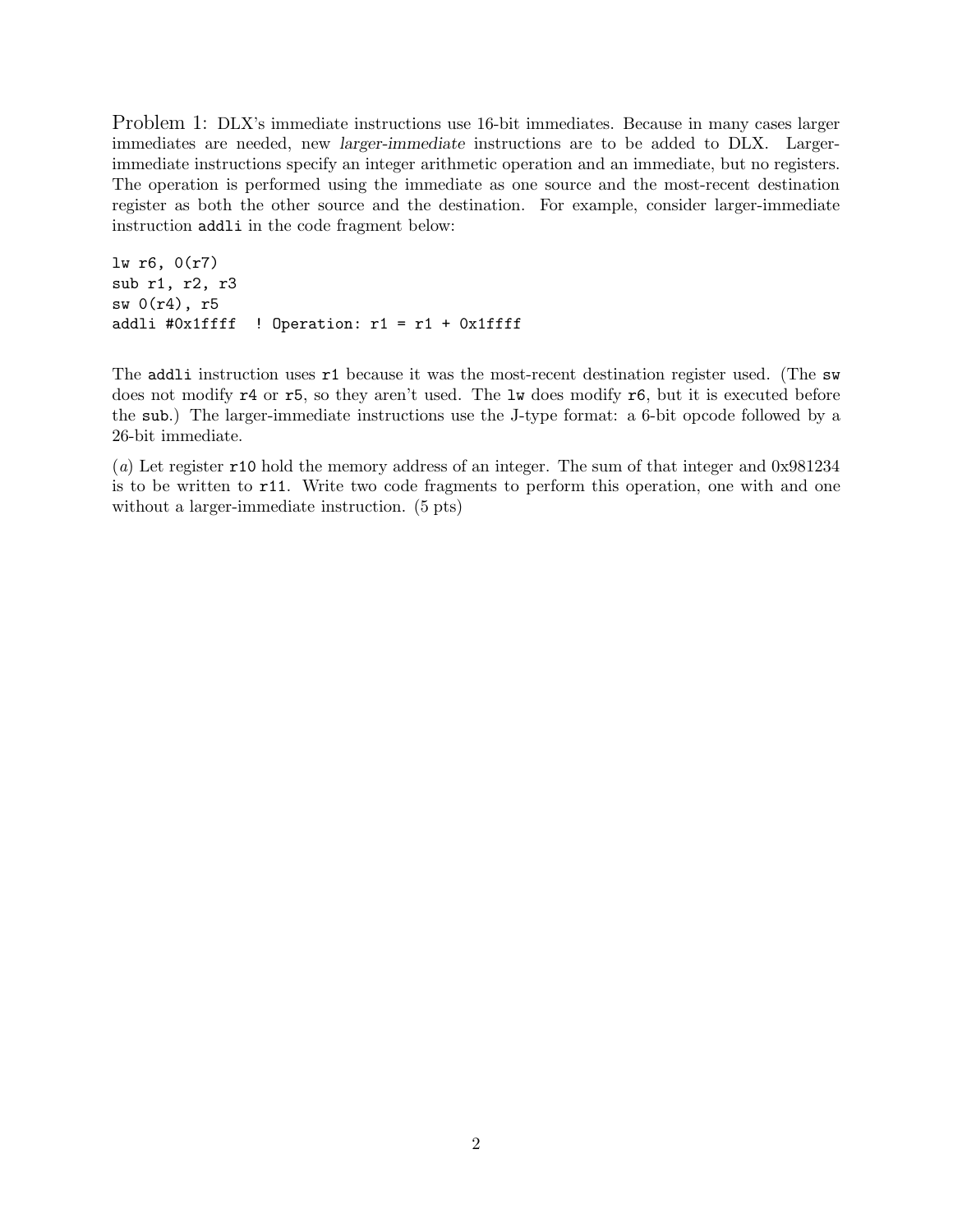Problem 1 continued: (b) Show the modifications needed to implement larger-immediate instructions on the pipeline illustrated below. (Read the next part before solving.) (10 pts)

(c) Show how bypassing can be implemented for the instruction. (Hint: This is easier than regular bypassing since one source is the most-recent destination.) (10 pts)

- Addresses must be presented to the register file at the beginning of a cycle and the data won't be available until the end of the cycle.
- Be sure to label the function of each connection to registers and other devices. ( $E.g.,$  address, write, data.) Avoid magic boxes and clouds.
- Explain your modifications using an annotated timing diagram showing sample code executing. A detailed logic and timing diagram are preferred over a lengthy verbal description.

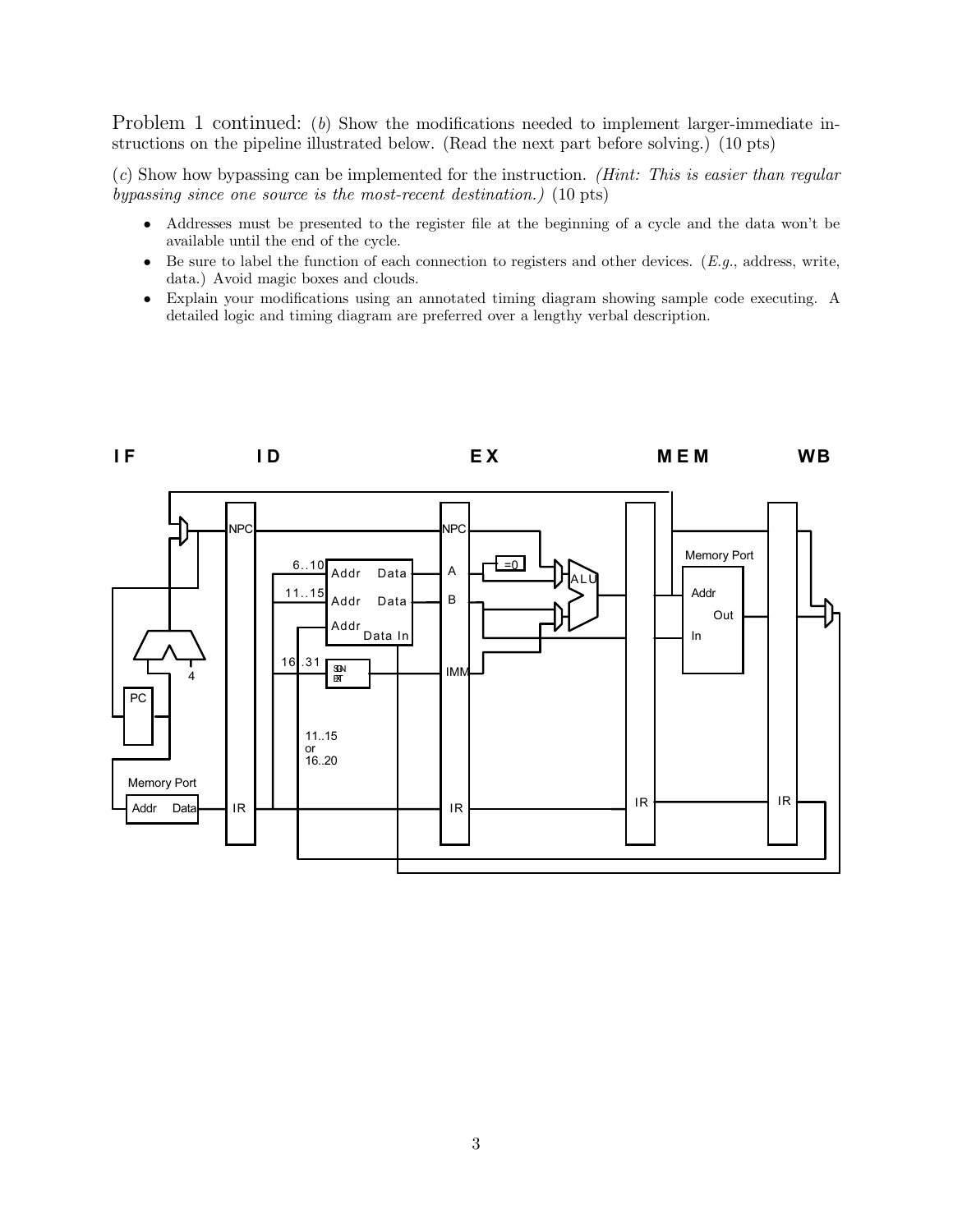Problem 2: The code fragment repeated below is to be executed on several machines similar to DLX. All machines have an integer execution unit, a multiply FP unit, an add FP unit, and a divide FP unit. The integer unit takes one cycle, the add unit takes two cycles, the multiply unit takes 4 cycles, and the divide unit takes nine cycles. The multiply unit has an initiation interval of 2, the divide unit has an initiation interval of 9, all other functional units have an initiation of 1. In all cases make sure distinct pipeline segments have distinct names. All registers and functional units are available when the fragment starts. State any assumptions. (25 pts)

(a) Show how the sequence would execute on a single-issue pipeline without register renaming and which is fully bypassed.

div f0,f10,f11

mul f0,f3,f2

add f8,f9,f0

add f0,f1,f2

mul f3,f0,f4

mul f5,f0,f6

(b) Show how the sequence would execute on a single-issue pipeline using Tomasulo's approach as described in class, with two reservation stations per functional unit.

div f0,f10,f11

mul f0,f3,f2

add f8,f9,f0

add f0,f1,f2

mul f3,f0,f4

mul f5,f0,f6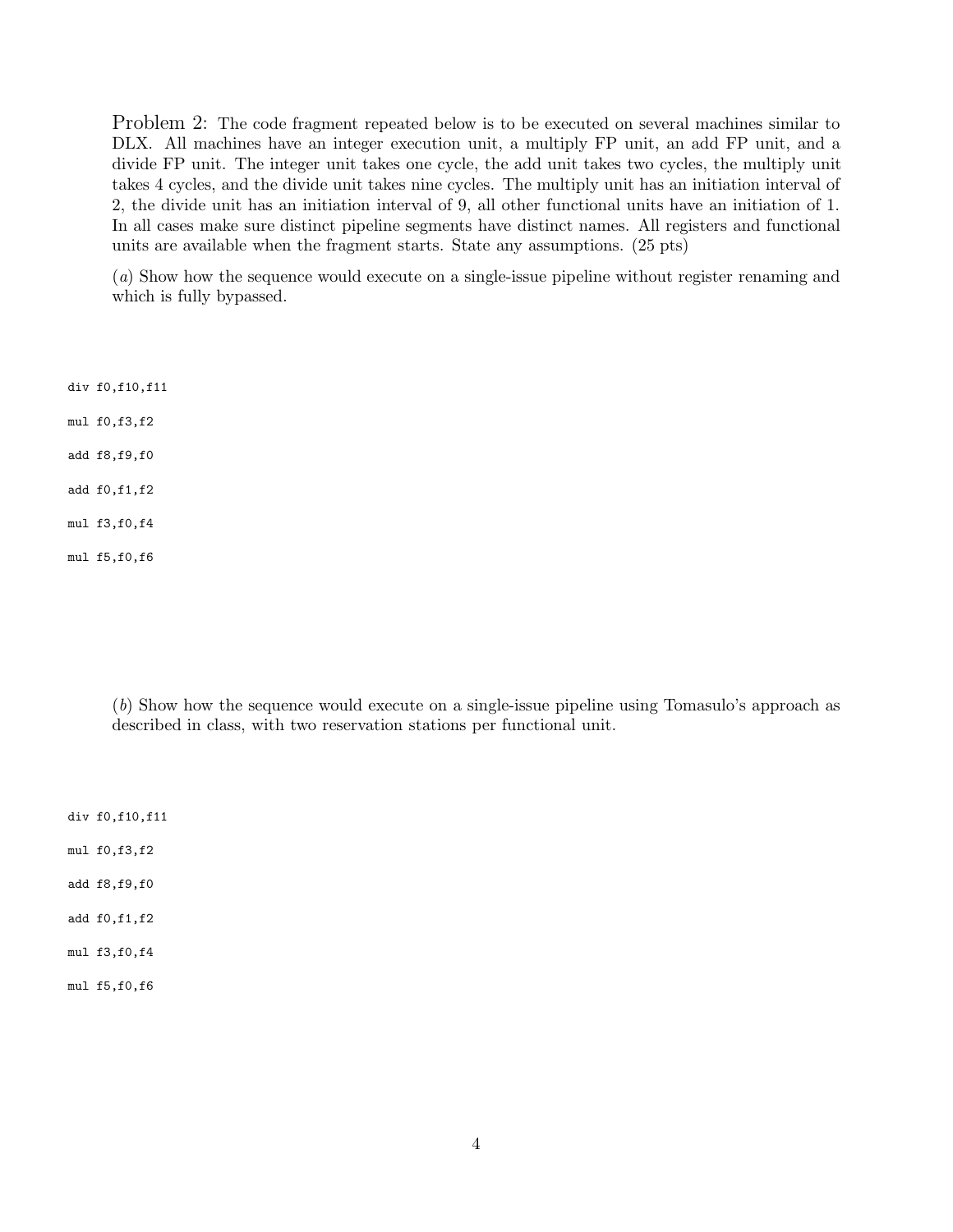## Problem 2 continued:

(c) Show how the sequence would execute on a dynamic issue two-way superscalar machine using Tomasulo's approach with two reservation stations per functional unit. The superscalar machine has the same functional units as the others. (I.e., there is not two of every functional unit.) Of course, there are two common data busses; every functional unit can write either one.

div f0,f10,f11

mul f0,f3,f2

add f8,f9,f0

add f0,f1,f2

mul f3,f0,f4

mul f5,f0,f6

(d) Show how the sequence would execute on a static issue two-way superscalar machine. The superscalar machine has the same functional units as the others. (I.e., there is not two of every functional unit.) The pipelines are fully bypassed.

div f0,f10,f11

mul f0,f3,f2

add f8,f9,f0

add f0,f1,f2

mul f3,f0,f4

mul f5,f0,f6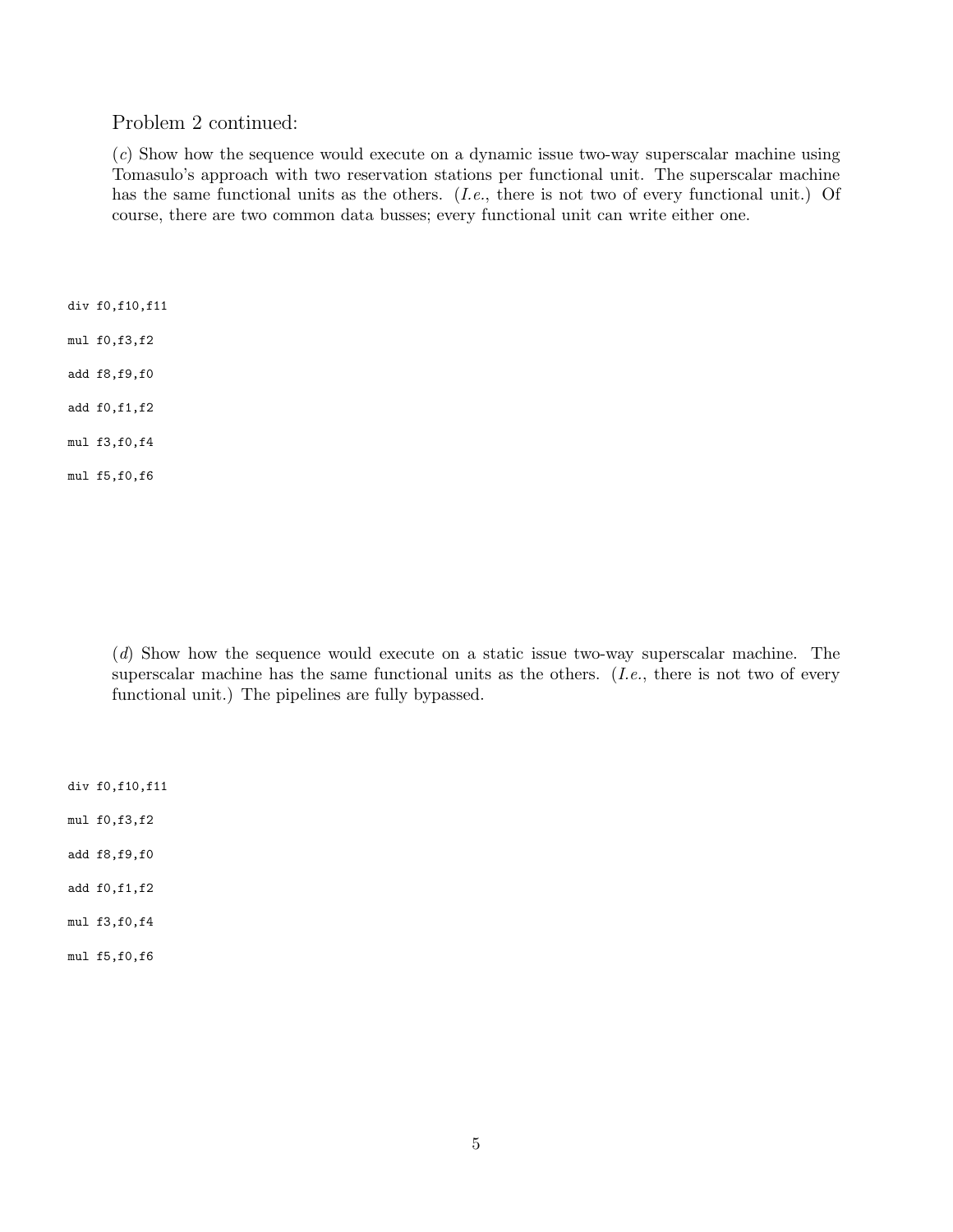Problem 3: Consider a 3-way, set-associative cache with 4096 sets and 256-byte blocks using LRU replacement to be used with a CPU reading data in aligned 8-byte units. The size of the address space is 64 bits, the cache uses virtual addresses.

(a) (1) Show the bit positions used for the tag, index, and offset. (2) How many bytes can the cache cache? (3) How many bytes of memory does it take to implement the cache? (5 pts)

(b) Modify the program below (or re-write completely) so that it moves as many blocks as possible (without replacing other blocks) into each of 2048 sets and moves exactly one block into each of the other 2048 sets. The program should accomplish this using the **minimum** number of array accesses. The cache is empty before the program is run; assume that only array accesses generate memory references. (5 pts)

double  $*a = 0x10000000;$  /\* Assume the entire address space is ours. \*/ for( $i=0$ ;  $i<5$ ;  $i++$ ) total  $+=$  a[i];

The size of a double is 8 bytes. The address of  $a[0]$  is 0x10000000.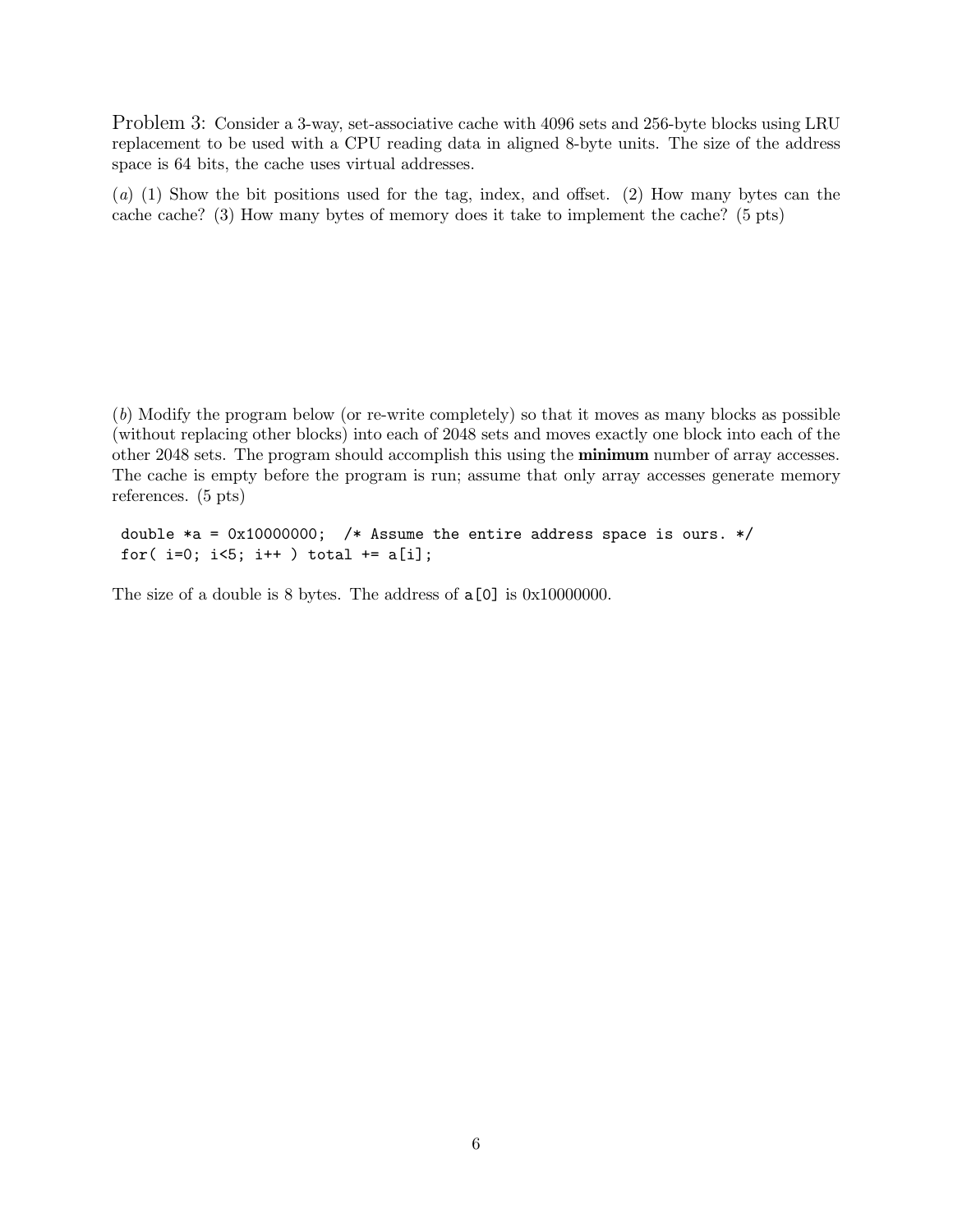## Problem 3 continued:

(c) Because of the 64-bit address space, a large amount of memory is used by the cache for storing tags. If the number of distinct tags present in the cache is much less than the number of blocks, that memory is wasted. To reduce the storage needed, tags can be converted to smaller *htags* using a hash function. A hash function is given<sup>1</sup> which hashes a tag to an 8-bit htag. (If you're hopelessly confused, see the last point below.) Design a cache with the above specifications  $(3-way ...)$  that uses the hash function to reduce the amount of storage needed for tags. (15 pts)

- Show hardware to convert addresses from the CPU to addresses for the cache's memory devices, to detect cache hits, to detect hash-function collisions, and to connect data read from the cache to the CPU. (The hash function can map two different tags to the same htag, that's called a collision.) *Do not* show hardware needed for writes, hardware to handle misses, and connections to main memory.
- Show the hash function itself as a box with a single input and output. Assume memory devices of any size are available (any number of address bits and any number of data bits). Where appropriate, specify the bits used in a connection  $(e.g., 1..3)$ . Omit controller details.
- Briefly describe what happens when  $(1)$  an address with a new tag is presented;  $(2)$  an address with an already-cached tag is presented (Note that this can be a miss or a hit.); and (3) an address with a tag colliding with a tag in the cache is presented.
- For reduced credit: (1) design just the cache described on the previous page (showing the memory devices, how the memory address is converted to addresses for the devices, etc.) and (2) assuming the cache is write-back, describe the sequence of events during a cache hit and cache miss requiring replacement. *This part can be skipped if the tag-hashing design is presented.*

 $1$  Read this footnote after the exam. The hash function would have to be more elaborate than the simple bit mask used in the BHT. The hash function properties and design are not a part of the problem, so don't think them until the test is over.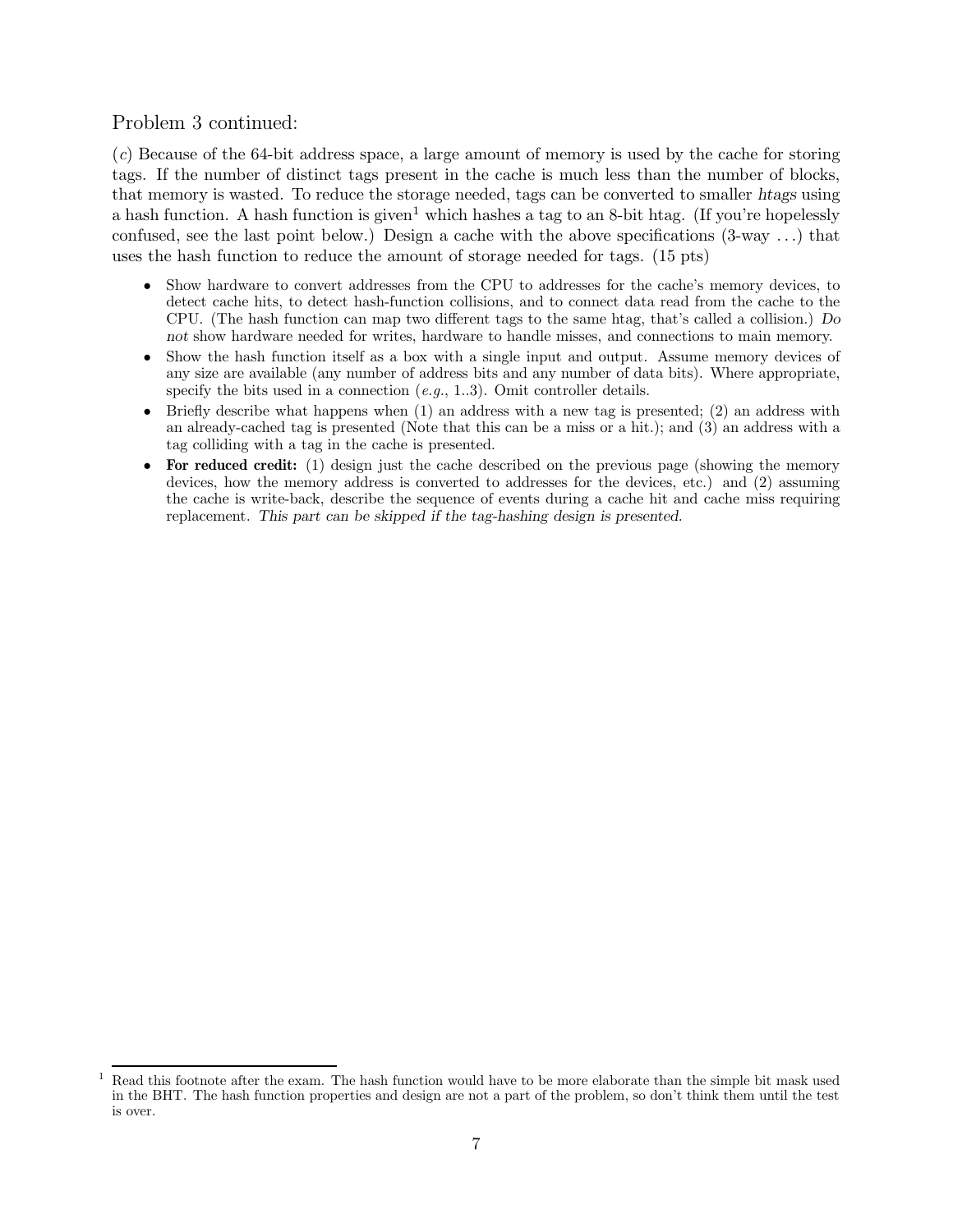Problem 4: Answer each question below and on the next page.

(a) As presented in class, a system using Tomasulo's approach attempts to write the common data bus in the cycle *after* execution is complete. The DLX pipeline using bypassing was able to transmit a result in the last cycle of execution. Why would it be more difficult (but far from impossible) to write the common data bus in the last cycle of execution than it is to do bypassing? (5 pts)

(b) Computer engineers are hard at work on the next implementation of an architecture. Consider two benchmarks, one is a synthetic benchmark written by the engineers, the other is an application benchmark suite used by P.O. Signers, a computer magazine the engineers' customers read and respect. Describe a situation in which the benchmark suite would be a better choice for the engineers and another situation where the synthetic benchmark would be the better choice. Briefly justify your answers. (5 pts)